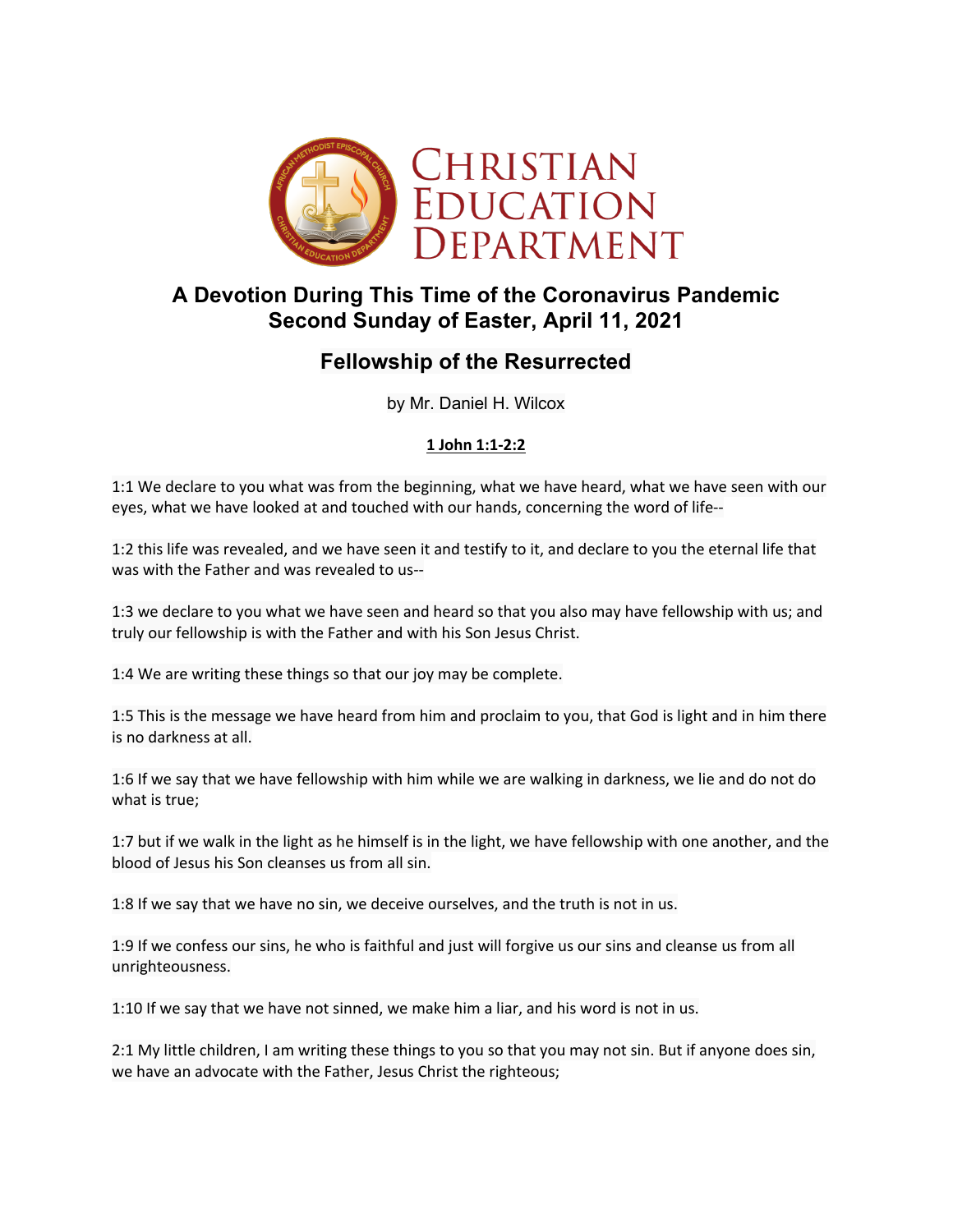2:2 and he is the atoning sacrifice for our sins, and not for ours only but also for the sins of the whole world.

Fellowship with someone comes from a common bond or common commitment. The novel work of Alexandre Dumas, *The Three Musketeers*, portrays persons uniting together for the cause of justice, challenging abuses and injustices. Their familiar refrain, "One for all and all for one," indicates conviction of heart and spirit with dedication of mind. Thus, they forge a fellowship.

The writer of 1 John commends a fellowship with God through Christ that is based on our shared reality and responsibility. Human sinfulness that Moses discloses in Deuteronomy foreshadows our own fragile brokenness that leads to separation from God through sinfulness, regardless of type or severity. Therefore, fellowship with God is seemingly impractical. But we are reminded that willing confession of our misdoings receives the faithful forgiveness of God and the cleansing by the Blood of Jesus. Resurrection from the abyss of sin becomes possible through the resurrection of the crucified One. Christ Jesus reigns now as our Advocate and vindication of our belief in our Lord.

In Christ, we as believers, join with Him being raised from certain death of sin to the promise of eternal life through faith and witness in Him. We enter the Fellowship of the Resurrected by being in fellowship with the only Resurrected One.

**TALK**: Take a moment to be silent, reflect, and share (write down)—Reflecting on the scripture, share a time/instance when you have been forgiven for misdeeds? How did this experience make you feel or direct you?

#### **PRAY:**

Almighty and everlasting God, who in the Paschal mystery has established the new covenant of reconciliation: Grant that all who have been reborn into the fellowship of Christ's Body may show forth in their lives what they profess by their faith; through the same Jesus Christ our Lord, who lives and reigns with you and the Holy Ghost, One God for ever and ever. AMEN

#### *Adaption from The Book of Common Prayer*

ACT: During the Easter season, share the blessing of forgiveness with someone who you perceived has done wrong to you who looks to a renewed fellowship. Journal your experience and reflect on your journey through Eastertide and toward Pentecost. In this Eastertide Season, do what you can to protect the health of others and yourself by practicing social distancing as much as possible, washing your hands often, wearing face covering to help prevent the spread of COVID-19, and prayerfully considering getting the vaccine when it is available—See: http://www.amechealth.org.

2. See also the activity that accompanies this devotion.

**Song:** What a Fellowship, What a Joy Divine AMEC Hymnal, #525

1. What a fellowship, what a joy divine, Leaning on the everlasting arms; What a blessedness,